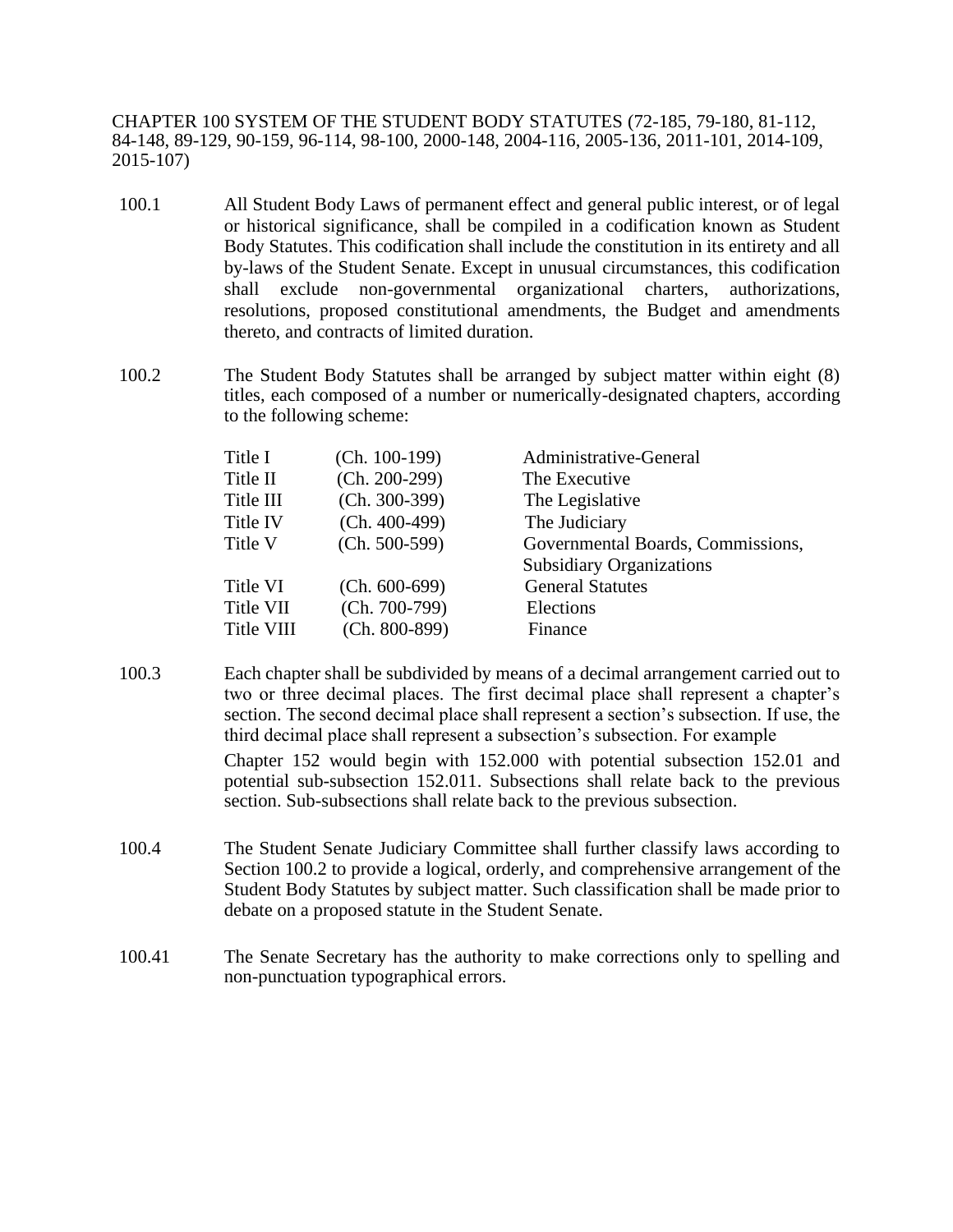- 100.5 There shall be a separate codification entitled the Amended Student Body Budget which shall contain the budget law for the current fiscal year, all amendments thereto including fund transfers, allocations from the Special Requests, Title VIII, Student Body Statutes (the Finance Law), and the Finance Manual as promulgated by the Treasurer's Office. The Amended Student Body Budget shall be arranged as follows:
	- Section 1. The law or laws originally establishing the budget for the current fiscal year.
	- Section 2. All laws which amend the budget or allocate funds, in chronological order.
	- Section 3. The current budget, i.e., including all amendments enacted as of any given time.
	- Section 4. Allocations from the Special Request and any other specific fund over which the Student Senate has direct control.
	- Section 5. The current Title VIII, Student Body Statutes, as amended.
	- Section 6. The current Finance Manual as promulgated by the Student Government Finance Office, as amended.
- 100.6 There shall be one official copy of the Student Body Statutes and one official copy of the amended Student Body Budget. Both books shall be kept in the Student Senate office except by the specific order of the Senate President. The Senate Secretary is responsible for continuous maintenance of both books such that at any given time they reflect all legislation enacted as of that time. Legislation shall be considered enacted when all Student Government action on it is completed. There shall be a presumption of approval by the University Administration until a specific veto is received therefrom by the Senate President.
- 100.7 Prior to February 15 of each year, the Student Senate Secretary shall see that the Student Body Statutes, as they stood on the previous January 1st, are copied in quantities sufficient to supply all interested members of the academic community. A copy shall be retained for any necessary subsequent copying during the year. These publications shall be titled by the year of publication, e.g., Student Body Statutes, 1974 shall reflect the statutes as of January 1, 1974.
- 100.71 The Senate Secretary, or the Senate President's designee, shall be responsible for the distribution of the Student Body Statutes, Senate Rules and Procedures, and the Guide to the Statutes. Distribution of these documents shall be recorded.
- 100.72 The Senate Secretary shall prepare, no less than once per term, a periodical supplement to the Student Body Statutes and the Senate Rules and Procedures of all statutory amendments enacted during that period. This supplement shall be made available to all students.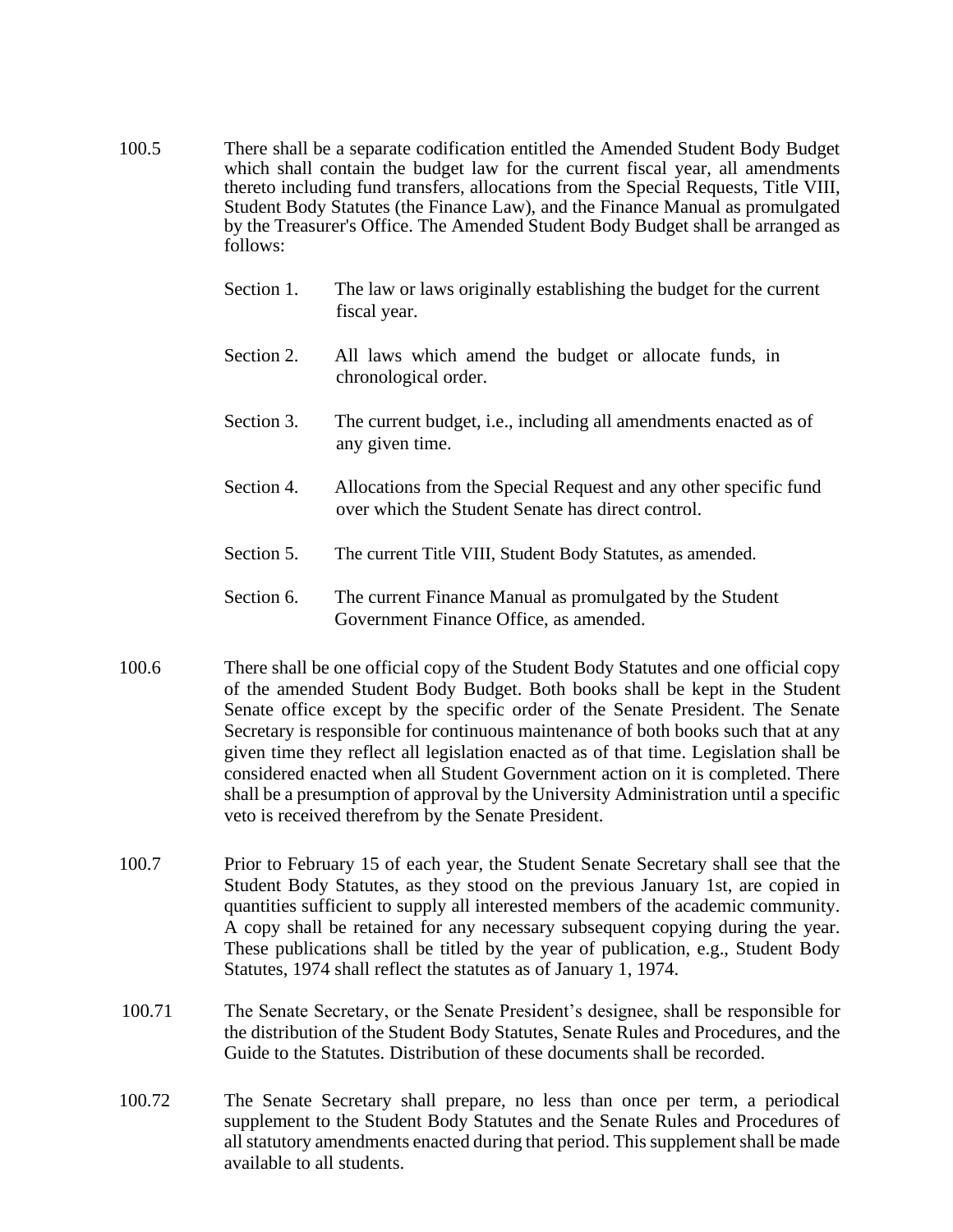- 100.73 Copies of each year's Student Body Statutes shall be supplied upon request to any appropriate person or agency, including but not limited to the following offices: Student Body President, Student Body Treasurer, Supreme Court Law Library, Department of Student Activities and Involvement, George A. Smathers Libraries, the newspaper with the greatest circulation among University of Florida students, and the University Police Department. At the end of each term following publication of the Student Body Statutes and prior to the third week of the following term, the Student Senate Secretary shall prepare a supplement containing all statutory amendments enacted during that term and may provide said supplement to the offices described above.
- 100.73 A copy of the Student Body Statutes, the Senate Rules and Procedures, and the Guide to the Statutes shall be made available to each newly elected Student Senator and each newly appointed Student Senator prior to their first Student Senate meeting.
- 100.8 Senate publications, which include but are not limited to the Student Body Statutes, Senate Rules and Procedures, and the Guide to the Statutes, shall be made available to anyone who requests a copy. The Guide in particular shall be made available along with a copy of the Statutes themselves.
- 100.9 To the extent feasible, the Senate Secretary shall prepare and maintain accurate, current indexes for all codifications.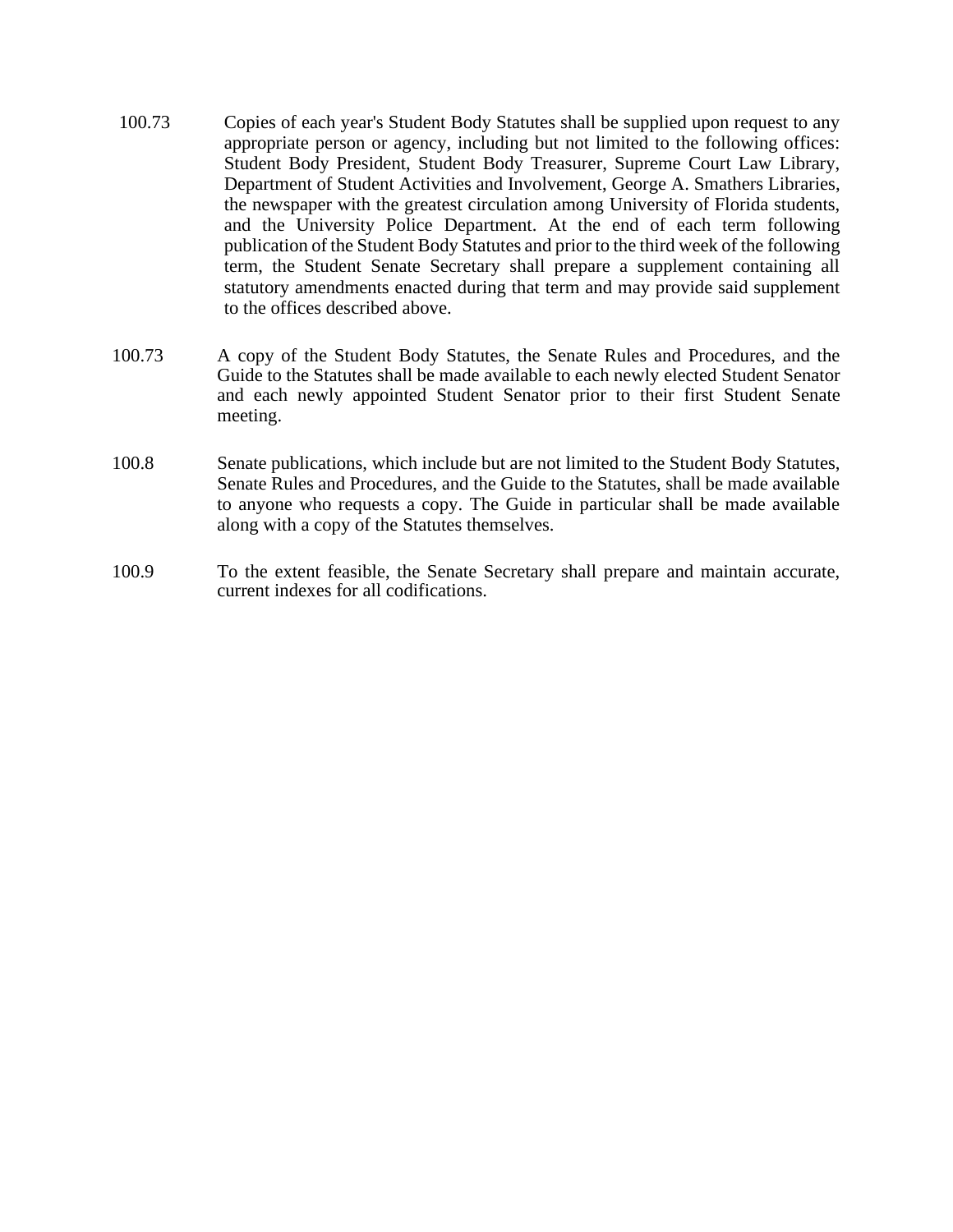CHAPTER 101 STUDENT GOVERNMENT CODE OF ETHICS (77-200, 79-180, 81-112, 82-144, 83-144, 83-228, 87-146, 89-129, 89-130, 2001-141, 2004-116, 2004-127, 2006-116, 2008-144, 2008-147, 2011-101, 2014-109, 2015-107, 2020-104, 2020-1044, 2020-1047)

- 101.1 This act shall be known and may be cited as the Student Government Code of Ethics.
- 101.2 Legislative intent and declaration of policy:
	- 1. It is essential to the proper conduct and operation of Student Government that its officials be independent and impartial. Student Government officers and employees hold their positions for the benefit of the Student Body. Such officers and employees are bound to observe in their official acts, the highest standards of ethics consistent with this code.
	- 2. It is the intent of this act to protect the integrity of Student Government by prescribing restrictions against conflicts of interest and unethical practices.
- 101.3 Definitions: As used in this chapter, unless the context otherwise specifies:
	- 1. "Benefit" means gain or advantage, or anything regarded by the person to be benefited as a gain or advantage, including the doing of an act beneficial to any person in whose welfare they are interested.
	- 2. "Conflict" or "Conflict of Interest" means a situation in which regard for a private interest tends to lead to a disregard of a public duty or interest.
	- 3. "Corruptly" means done with a wrongful intent and for the purpose of obtaining, or compensating or receiving compensation for, any benefit resulting from some act or omission of a public servant which is inconsistent with the proper performance of his or her public duty.
	- 4. "Student Government Officer or Employee" means any officer, agent, or employee of Student Government whether elected or appointed, including but not limited to, any executive, legislative, or judicial officer, any person participating as a special master, juror, or judge in performing governmental function and any officer of a Student Government funded organization that would fall under the jurisdiction of the Student Body Constitution.
	- 5. "Harm" means any unlawful interference with the person and/or property of another person, or any verbal, written, or printed communication which directly, or by inference, is
		- a. defamatory to another person's reputation, or
		- b. could reasonably cause the denial or termination of membership of another in any campus organization
	- 6. "Selective organization" is defined as any organization in which an individual must apply to, or register for and be selected by, members of the respective organization or a member of professional staff at UF.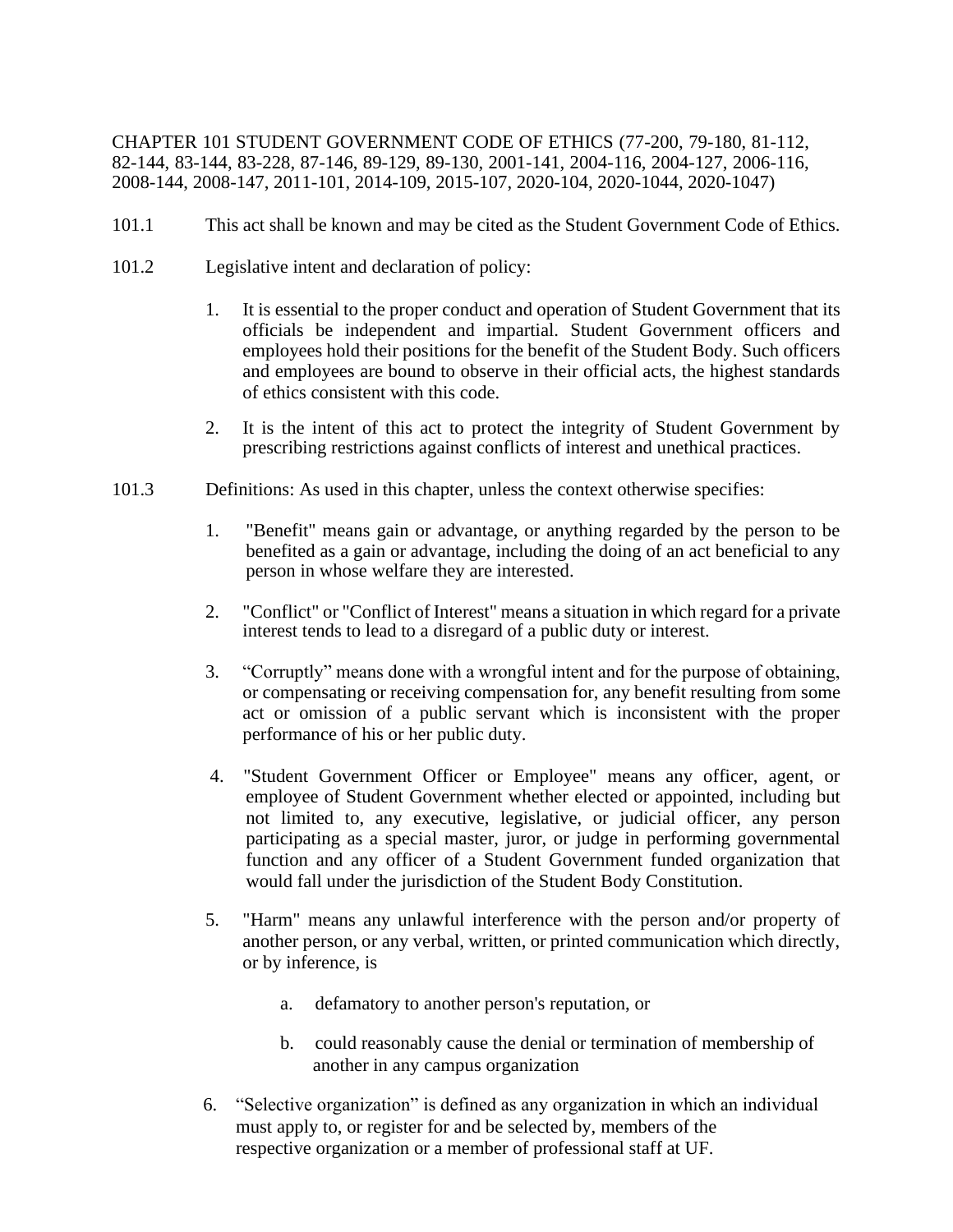- 7. "Student Identity Community" is defined as a group of students who identify with a particular race, gender, sex, religion, disability, sexual orientation, or natural origin.
- 101.4 Standards of Conduct
- 101.41 Conflict of interest: No officers or employee of Student Government shall participate in any private business or professional activity or have any direct or indirect financial interest which would place that person in a position where there is a conflict between that private interest and the best interests of the Student Body.
- 101.42 Misuse of Student Government Property: No officer or employee shall use or allow the use of Student Government property, facilities, or personnel of any kind for other than official approved Student Government business.
- 101.43 Unlawful compensation or regard for official behavior: No person shall corruptly give, offer, or promise to any Student Government officer or agree to accept, any pecuniary or other benefit not authorized by Student Body Law, for the past, present, or future performance or non-performance of any act which the person believes to have been, or the officer, or employee represents as have been, within the official capacity of the officer or employee.
- 101.44 Intentional Wrongful Harm: No officer or employee of Student Government shall intentionally and wrongfully harm or threaten to intentionally and wrongfully harm any person by the performance or omission of any act.
- 101.45 Inducing to Act: No office or employee of Student Government shall aid, advise, procure, or in any way induce another to act in violation of this chapter.
- 101.46 No Student Government officer shall use the platform granted to them by their position to degrade the membership of a student identity on campus.
- 101.5 Penalties: A violation under this chapter may be cause for impeachment, suspension, or removal from office, suspension or dismissal from employment or public censure and reprimand by any individual or body having lawful authority to take such action.
- 101.6 Commission on Ethics: There is hereby created a Commission on Ethics, the purpose of which is to serve as guardian of the standards of conduct for the officers and employees of Student Government which shall be convened pursuant to Section 101.73.
- 101.61 Membership: The commission shall be composed of fifteen (15) students selected at random from the Student Body by the Director of Student Activities and Involvement. No member may hold any office or employment in Student Government. No member shall be a relative, a mutual member of a selective organization or executive board, roommate, or personal friend of the complainant or the person named in the complaint.
- 101.7 Procedures
- 101.71 Upon a written complaint of any student, the Rules and Ethics Chairperson of the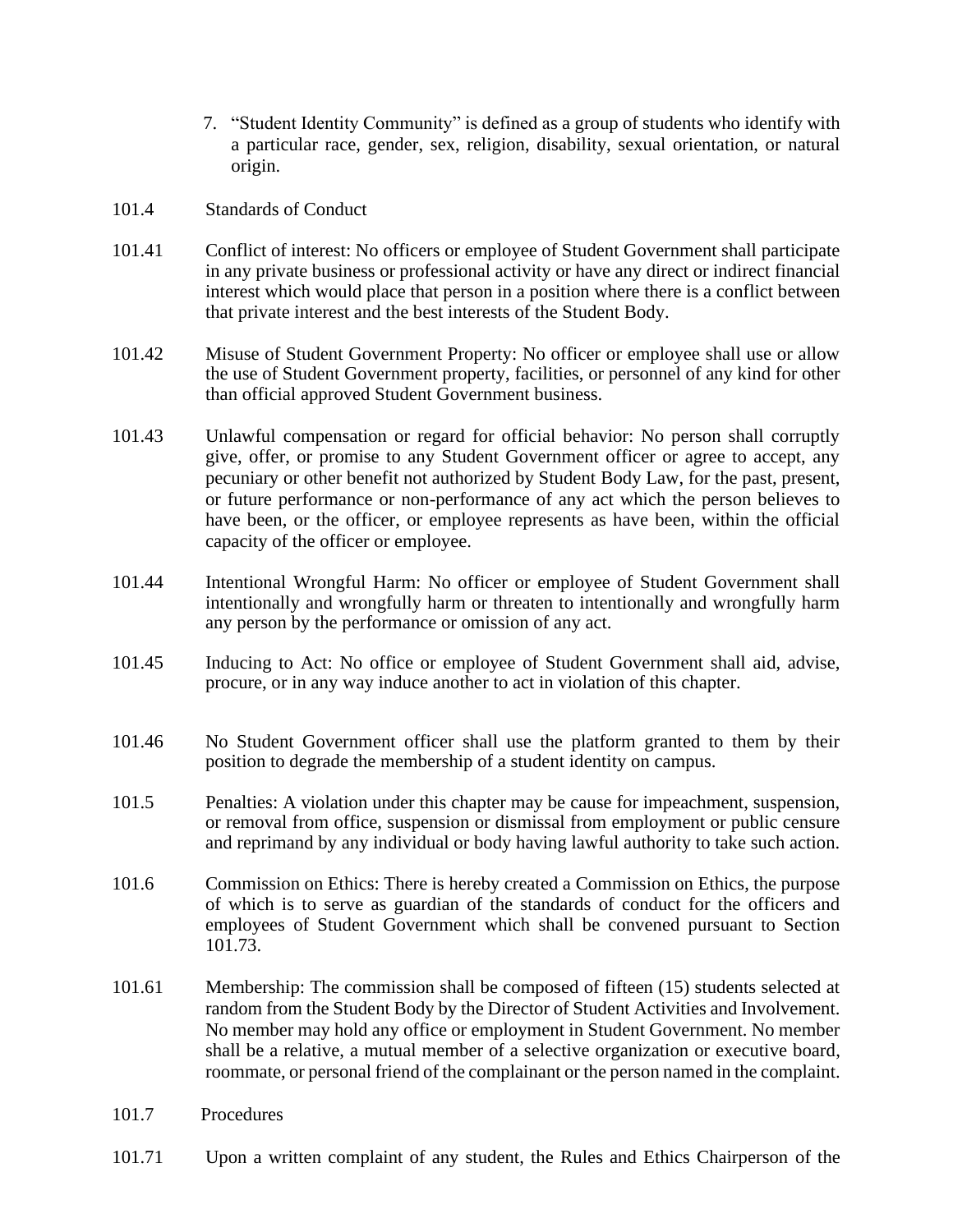Student Senate shall make a preliminary investigation into any alleged violation of this chapter.

- 101.72 Upon request, the Chief Justice of the Supreme Court may appoint a special investigator to assume the responsibilities of the Rules and Ethics Chairperson as described herein. The Rules and Ethics Chairperson or the appointed investigator must be independent of ties to the tortfeasor pursuant to 101.61.
- 101.73 Upon a showing of probable cause to believe that a violation of this chapter has been or is being committed, the Chief Justice, or Executive Director/Chancellor of the Honor Code Administration in case of the investigation of the Chief Justice, shall convene the Commission on Ethics to hear evidence and argument on said violation and all related violations.
- 101.731 The commission may use the subpoena power pursuant to section 401.3 to obtain evidence and testimony under oath. The judicial officer who convened the commission shall preside over it and sign all subpoenas. The Rules and Ethics Chairperson shall direct the investigation of the commission, question witnesses before it, and shall be its legal advisor.
- 101.732 Upon the conclusion of its investigation, the commission, with the assistance of the Rules and Ethics Chairperson, shall present its findings and conclusions in a written report which must be approved by ten (10) members of the commission. The approved report shall be submitted to the presiding officer for review, and then to all individuals accused of violations in the report.
- 101.74 Investigations under this chapter shall remain confidential until the final approved report is reviewed by the presiding officer and any appeals have been exhausted. At such time, copies of the approved report shall be submitted to the Student Body President, the Senate President, Office of Student Conduct and Conflict Resolution and the Press Secretary of the Student Body.
- 101.75 Violation of the confidentiality of the commission's proceedings, perjury before the commission, and the filing of complaints without reasonable basis and with malicious intent shall be violations of this chapter and subject to the penalties contained herein.
- 101.76 In all cases pertaining to slander or libel, the burden of proof shall rest with the party or parties whom bring the charges against the defendant. In cases that involve a public official(s), the burden of proof shall be when malice is clearly present, based on a preponderance of the evidence.
- 101.8 Judicial review: All individuals accused of a violation of this chapter shall have the right to demand suppression of the report before the Supreme Court. All commission findings and conclusions must be based on substantial evidence and reasonable interpretation of the law.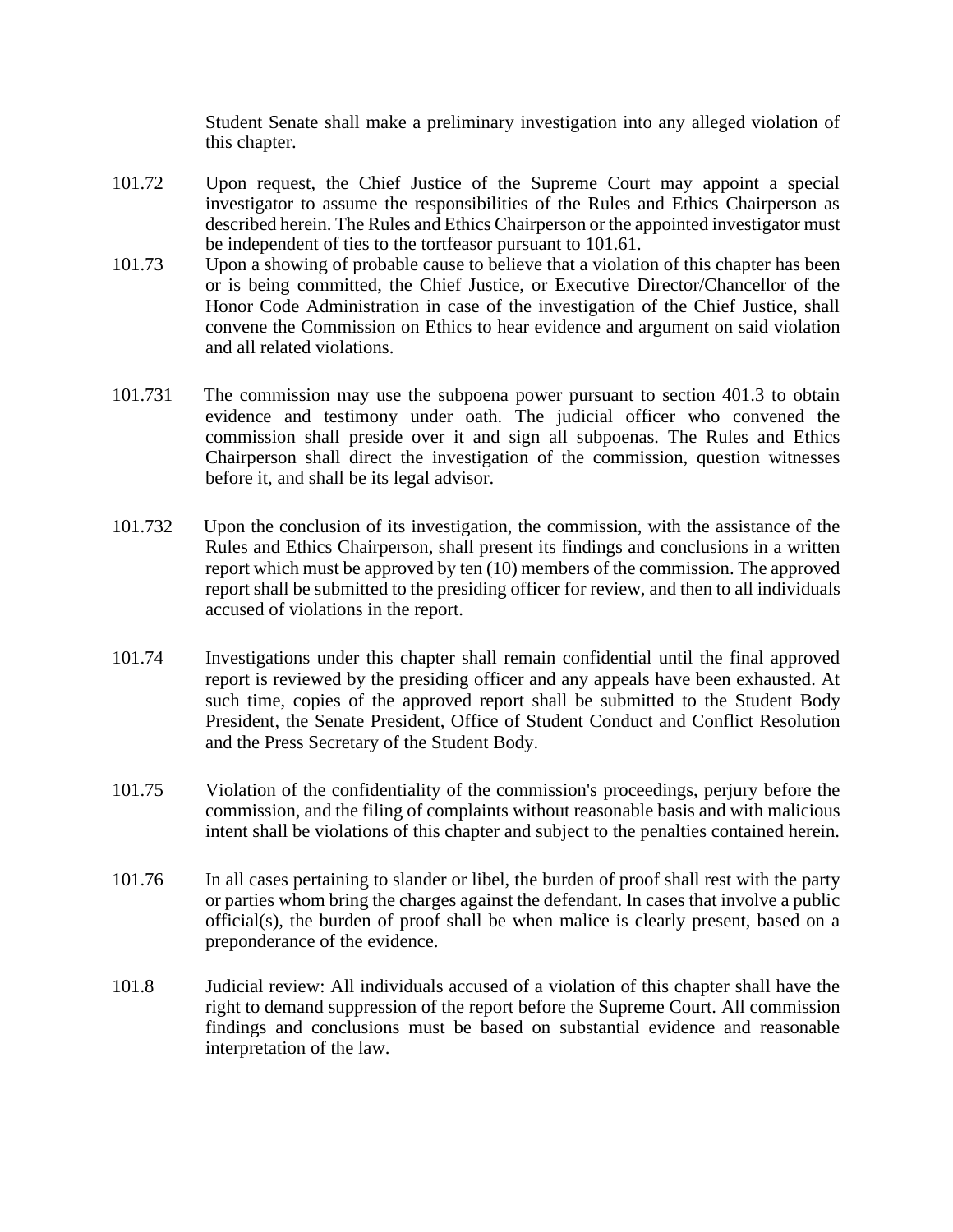CHAPTER 102 GOVERNMENT IN THE SUNSHINE ACT (73-117, 79-180, 81- 112, 82-145, 83-227, 89-129, 96-131)

102.1 Student Government, as a state governmental agency, shall comply with section 286.011, Florida Statutes (The Government in the Sunshine Law).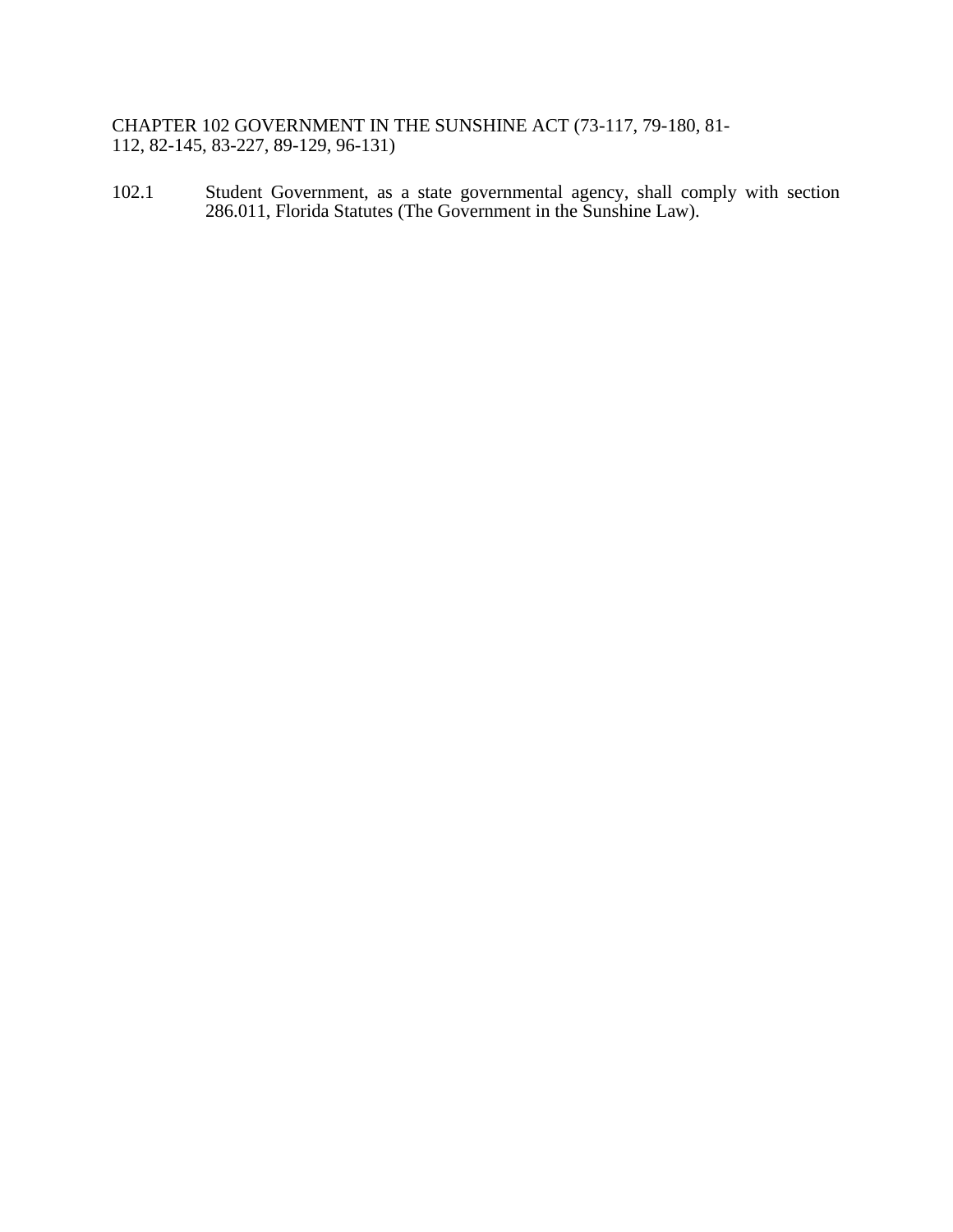## CHAPTER 103 PUBLIC RECORDS LAW (73-118, 81-112, 83-227, 84-164, 96-131)

- 103.1 All Student Government records shall be open to the public in accordance with Chapter 119, Florida Statutes (The Florida Public Records Law), with the exception of:
	- 1. those records deemed privileged under the Buckley Amendment
	- 2. those records exempted under Florida law, and
	- 3. those records exempted under federal law.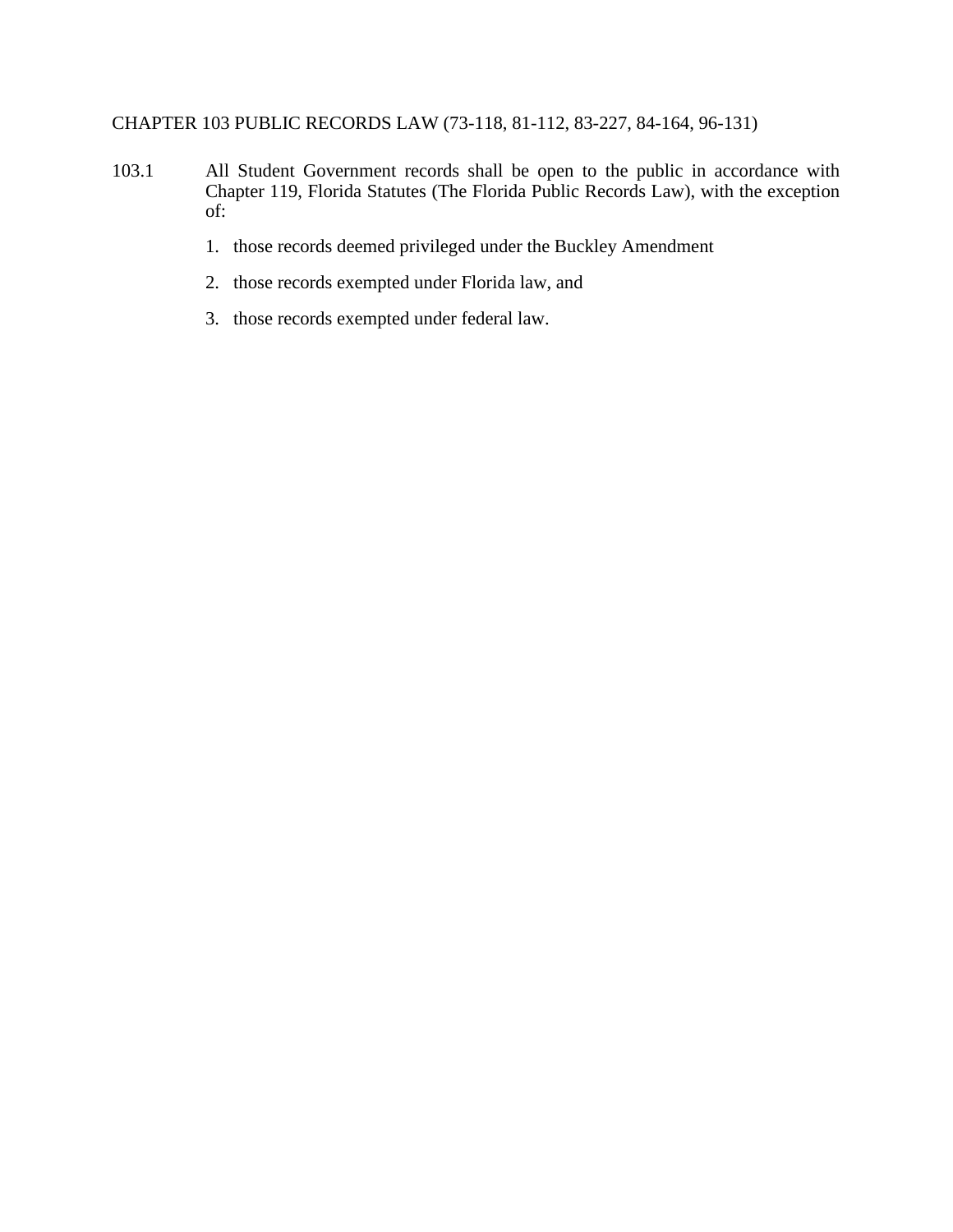CHAPTER 104 STUDENT BODY AWARENESS ACT (95-126, 2000-153, 2001-133, 2008- 143, 2009-120, 2015-107)

- 104.1 The Student Senate, with a majority vote, may postpone the approval of appointments by one week to review the applicants.
- 104.15 The Student Senate shall not confirm any selection for an exclusionary office or position, as defined in SBS 130.4-130.6, if the appointing officer has not submitted a resume and application to the Replacement and Agenda Committee as defined in the Student Senate Rules and Procedures for compulsory review of stipulated qualifications prior to the Student Senate meeting in which the appointments will be voted on for confirmation.
- 104.16 No Student Senator may move to add an appointment to the agenda during a meeting of the Student Senate unless the appointment was first made by the appropriate office and their qualifications were reviewed by the Replacement and Agenda Committee.
- 104.2 The names of all applicants for a given position or appointment, recommended or not, must be available to Student Senators upon request.
- 104.3 Any materials submitted to Student Government by applicants must be available to Student Senators upon request. This includes, but is not limited to, applicant resumes and application forms submitted to Student Government. If the applicant's social security number, GPA, student identification number, and/or home or street address is present on the materials, those items shall be redacted to be unreadable to Student Senators.
- 104.31 Provided that applicants for any Student Government positions have given consent pursuant to 104.33, the full body of their applications and resumes shall be available electronically upon request to any SG official with a valid email address immediately after their application is filed. The request must include the requesting individual's name and address, as well as an explanation of the request. As per 104.3, if the applicant's social security number, GPA, student identification number, and/or home or street address is present on the materials, that information shall be redacted.
- 104.32 Applications and resumes of applicants for cabinet or agency positions subject to 104.31 are to remain available for electronic request no less than 30 days after those positions are confirmed by the Student Senate.
- 104.33 Pursuant to University policy, statutes 104.31 and 104.32 are only applicable if the applicant's consent consists of their signature on a statement on the first page of the application, which shall read as follows:

"I, the undersigned, consent to the release of the material in this application, as well as my attached resume, with the exception of my home address, GPA, and student ID number, to any SG official with a valid email address, for purposes of inspection. I understand that I have the legal right to refuse to consent to this release without penalty."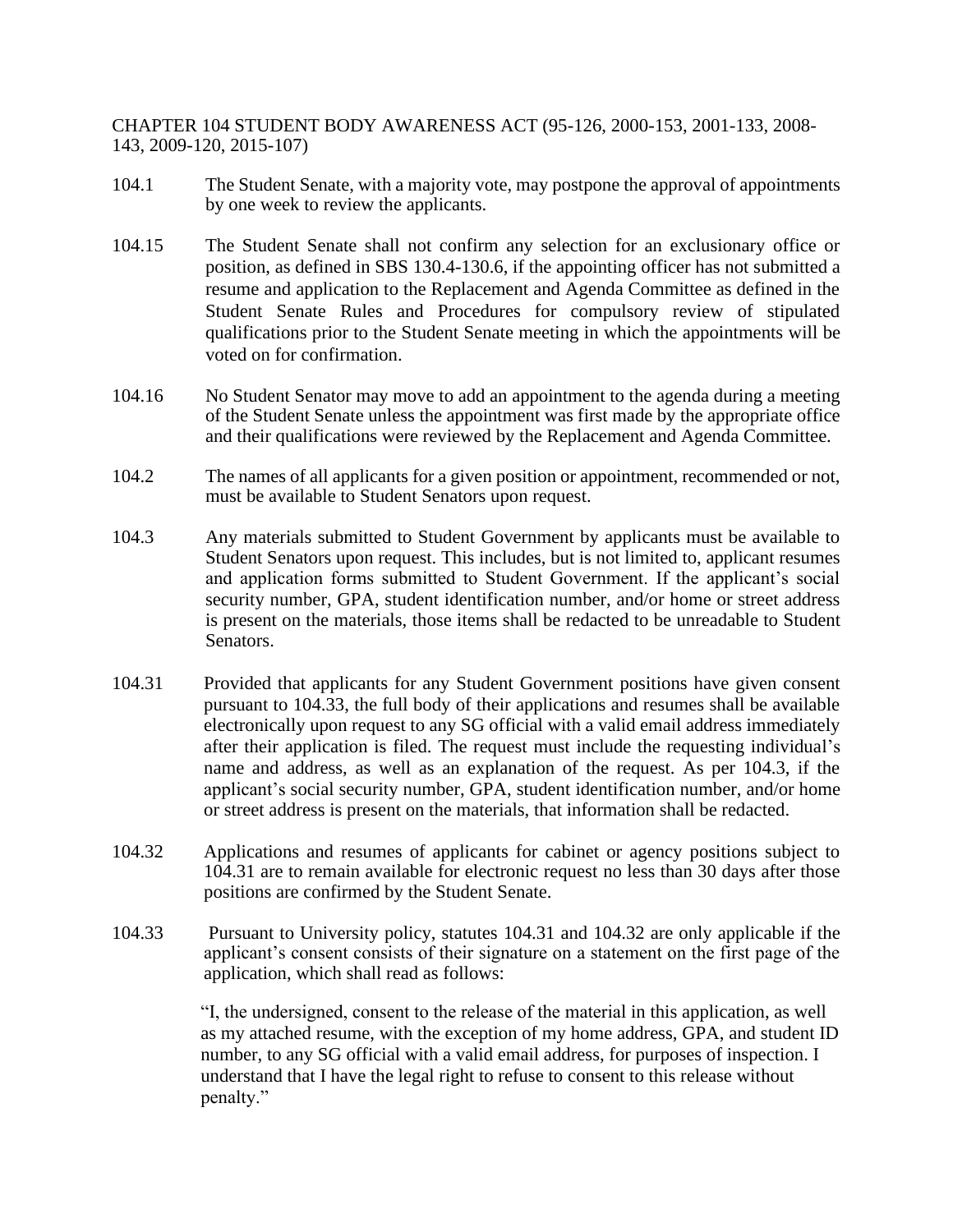CHAPTER 105 FEDERAL COMMUNICATIONS COMMISSION COMPLIANCE ACT (2018-119)

105.1 In all cases possible, pre-recorded videos released by official Student Government social media accounts should align with the best practices for transcripts and closed captioning as determined by the Federal Communications Commission to ensure compliance with Title III of the Americans with Disabilities Act.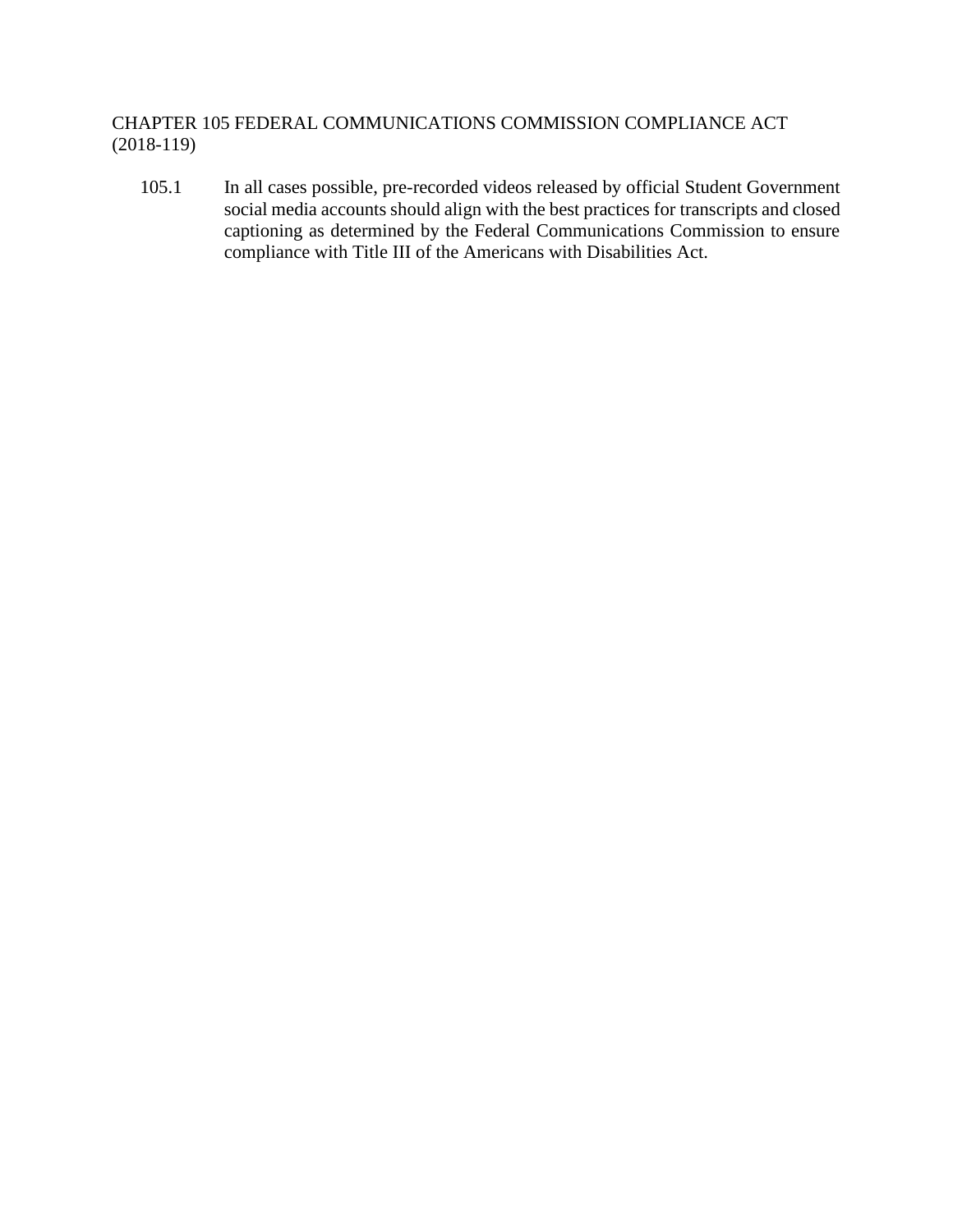CHAPTER 130 EXCLUSIONARY OFFICES ACT (80-166, 81-122, 82-145, 89-129, 90-163, 97- 108, 98-100, 2000-120, 2001-141, 2002-129, 2004-116, 2005-114, 2006-116, 2006-118, 2007- 114, 2007-146, 2008-125, 2011-101, 2014-109, 2015-10, 2017-104, 2019-108)

- 130.1 Student Government consists of an Executive Branch, a Legislative Branch, and a Judicial Branch as outlined by the Student Body Constitution.
- 130.2 A student may only hold one exclusionary office in only one branch of Student Government at any one time as outlined and defined in this Chapter.
- 130.3 A student that holds an exclusionary office in one branch of student Government must resign that office before accepting an exclusionary office in the same or another branch of Student Government.
- 130.4 Exclusionary offices in the Executive Branch shall include the following:
	- 1. Student Body President
	- 2. Student Body Vice President
	- 3. Student Body Treasurer
	- 4. Assistant Treasurer(s)
	- 5. Executive Secretaries
	- 6. Executive Cabinet Directors
	- 7. Executive Cabinet Chairpersons
	- 8. Action SG Chairperson
	- 9. External Affairs Director
	- 10. ACCENT Chairperson
	- 11. SGP Chairperson
	- 12. SGP Comptroller
	- 13. S.T.A.A.R. Director
	- 14. Young Leaders Conference Director
	- 15. Chomp the Vote Director
	- 16. Executive Chiefs of Staff
	- 17. Gators Going Green Director
	- 18. Gator Innovators Director
	- 19. Nightlife Navigators Director
	- 20. Student Honor Code Administration Chairperson
	- 21. The Big Event Chairperson
	- 22. Florida Student Government Institute Chairperson
	- 23. Class Councils Chairperson
	- 24. Internal Affairs Chairperson
	- 25. Bridges Minority Outreach Program Chairperson

## 130.5 Exclusionary offices in the Legislative Branch shall include:

- 1. Student Senator
- 2. Senate Secretary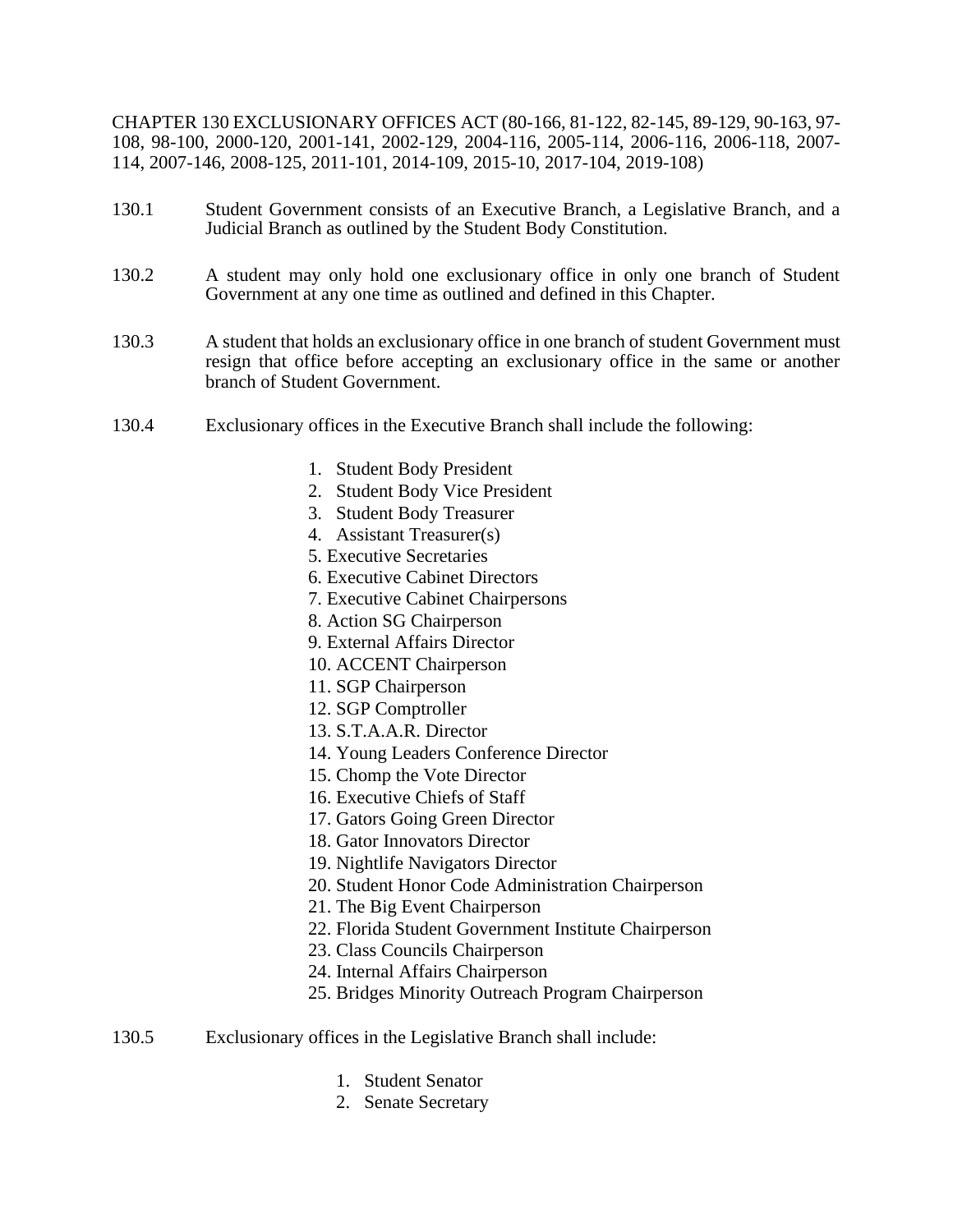3. Senate Parliamentarian